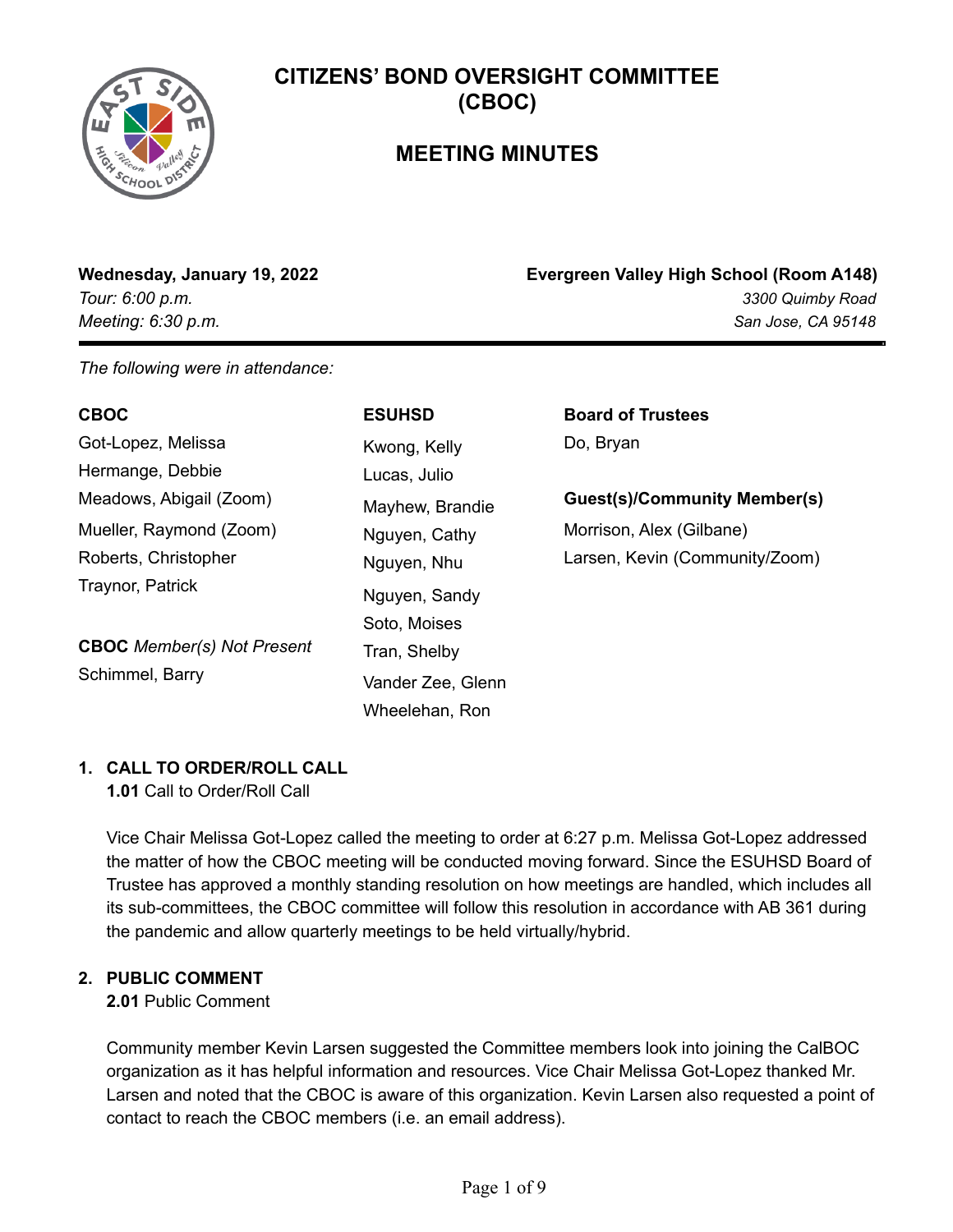

# **MEETING MINUTES**

## **3. REVIEW AND APPROVE MINUTES FOR PRIOR MEETING**

**3.01** October 20, 2021 Meeting

A motion to approve the October 20, 2021, Meeting Minutes was made by member Patrick Traynor and seconded by member Christopher Roberts. Motion was carried  $(6 - 0)$ . Aye.

## **4. UPDATED ITEM(S) FROM CBOC CHAIR**

**4.01** Recruitment Announcement and Planning

Vice Chair Melissa Got-Lopez announced the three (3) vacancies coming up in June 2022 and noted that the categories need to be identified in order to figure out which categories are still needed for recruitment. Vice Chair briefly mentioned the names of the three (3) committee members whose term are expiring in June 2022 (Christopher Roberts, Patrick Traynor, and Raymond Mueller). Nhu Nguyen will reach out to each of those members to check if they would like to renew their membership and continue to serve on the committee.

Melissa noted that this is volunteer work and that part of the role of a member is to promote the CBOC and the work that ESUHSD is doing for the Bond Program. Once the recruitment process opens up, committee members should help recruit within their connection and inner circle to encourage people to apply. The District will also be advertising through their sources (website, social media, Schoolloop, Canvas, ParentSquare, etc.)

**4.02** Solicitation of two (2) CBOC volunteers to assist with the recruitment process, including representing the CBOC in the Selection Committee along with two Board members to review applications and interview potential candidates (if necessary)

Vice Chair Melissa Got-Lopez briefly mentioned the updated bylaws that now required the Selection Committee to consist of two CBOC members and two Board of Trustees members. The Selection Committee will review and screen the applications, conduct interviews, and make final recommendations to the Board of Trustees.

Melissa Got-Lopez again mentioned that there would be three (3) vacancies if the expiring members are not renewing their membership.

Raymond Mueller asked expiring members to advise whether or not they are going to renew their membership as that would affect the recruitment effort.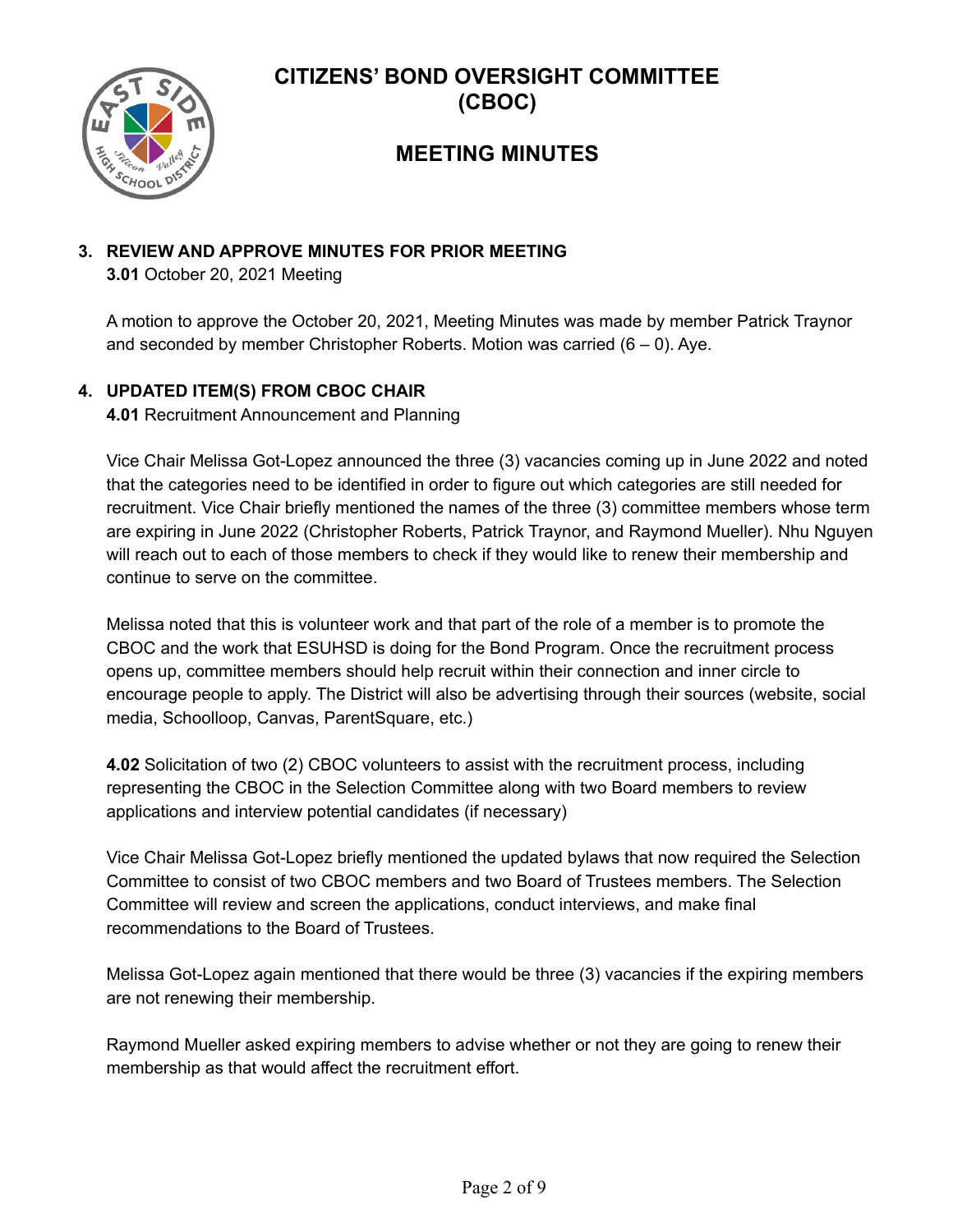

# **MEETING MINUTES**

Patrick Traynor (Bona Fide Taxpayers Association) indicated that he was planning to renew, and that he would follow up with District staff on the process. Raymond Mueller also confirmed that he would renew his membership under the Business Organization category.

Raymond Mueller asked the Committee if they can recruit two additional at-large members and one alternate member to ensure minimum member requirements are met at all times.

Vice Chair Melissa Got-Lopez agreed that they should proceed with the recruitment and noted that alternate member selection had been done in the past without success; therefore, more outreach, especially within the CBOC circle, is essential to the process.

Patrick Traynor advocated adding an at-large member instead, as it would be more enticing to the potential applicants than an alternate position with no voting power.

Vice Chair reiterated the importance of outreach as part of the committee members' responsibilities to make recruitment happen. Member Christopher Roberts noted that the recruitment notice should be reviewed by the CBOC members before it is sent out for transparency and also to ensure that it is written in layman's terms to avoid confusion.

Chair and Vice Chair will represent the CBOC in the Selection Committee.

## **5. REPORTS**

**5.01** Information on the Prospect of Future Bond Authorizations - Ron Wheelehan, Interim Associated Superintendent of Business Services

Ron Wheelehan provided a brief introduction of himself and his experience with school business. He then went over Dale Scott's presentation that was presented at the previous Board of Trustees meeting in December 2021, which talked about the assessed value of property within the District boundaries. As the assessed value increases, the District will be able to borrow money generated from the future property taxes to do long term projects.

In his presentation, Ron Wheelehan provided the timeline of the proposed draw down of the remaining Measure I Ed-Tech Bonds and Measure Z flex bonds. He briefly talked about the differences between a bond and a parcel tax, mentioned the opportunities to refinance the old bonds, similar to a home mortgage refinancing, and potential savings to the interest.

With the tax rate extension proposal, Ron Wheelehan noted that Dale Scott mentioned the potential generation of 537 million in bonds without raising the taxes on the homeowners' property tax bill. It only extends the time/length of the property taxes that are being collected. Ron Wheelehan also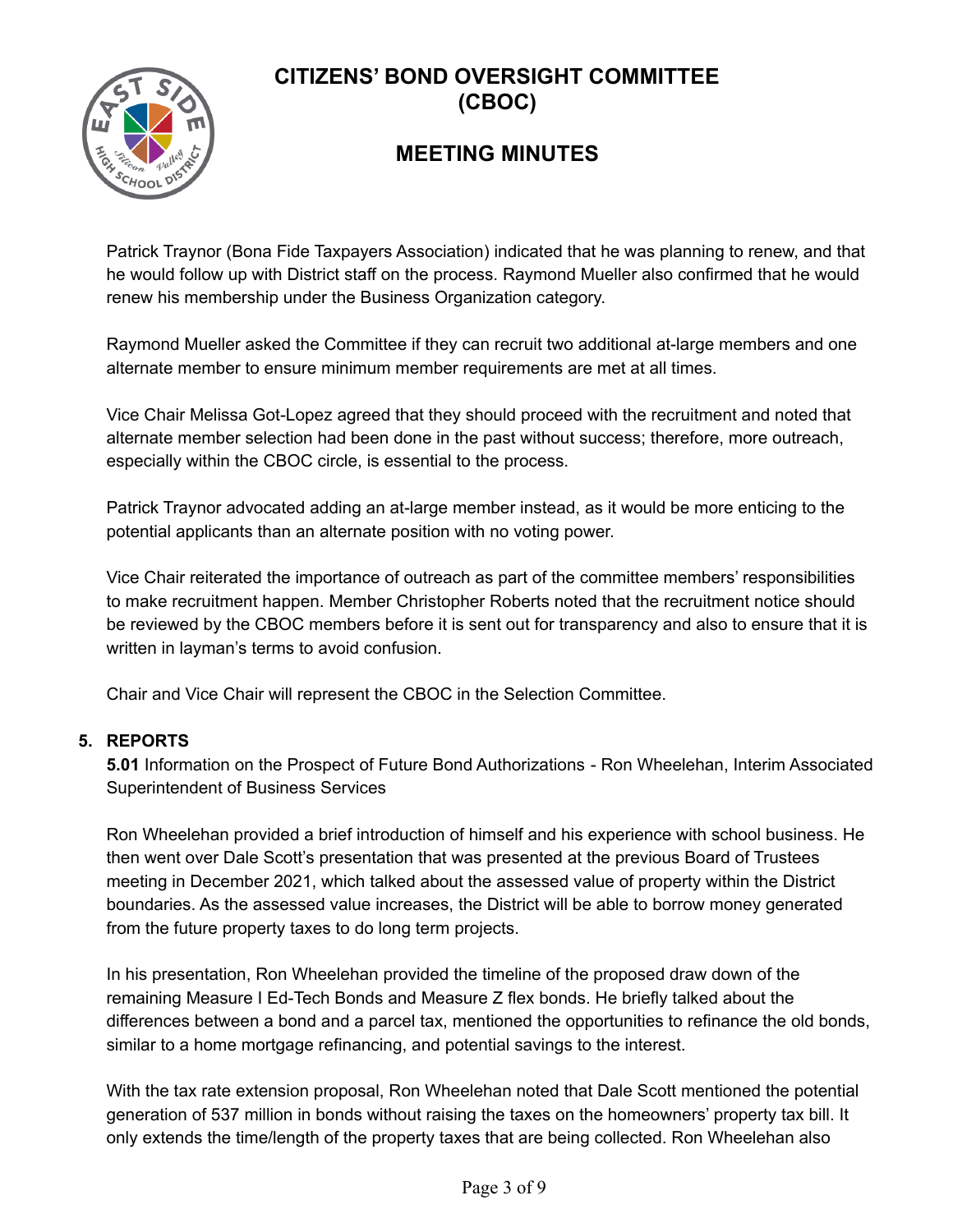

# **MEETING MINUTES**

expressed that Dale Scott has already presented the options to the Board, and that the Board will discuss it.

## *Questions & Answers (Q&A)*

**Q:** *Does that mean there is another Bond? (Melissa Got-Lopez)*

**A:** *There is no legal term such as tax rate extension. This is running a bond and borrowing more money. Voters will have to approve. Homeowners pay the same amount but for a longer period of time (extension).*

**Q:** *Does the refinancing option need to be approved by the voters? (Patrick Traynor)* **A:** *The Board approves the refinancing of the bonds. (Ron Wheelehan)*

**Q:** *Does the refinancing extend the life of the bond? (Patrick Traynor)* **A:** *I will have to get back to you later. (Ron Wheelehan)*

**Q:** *Who (Dale Scott or the staff at ESUHSD) makes the recommendation/determination for the refinancing? (Bryan Do)*

**A:** *Dale Scott makes the recommendation to the Board. The Board makes the decision. (Ron Wheelehan)*

**Q:** *Can the Capital Planning team confirm that the District has been using shorter term bonds (5 years) instead of the longer term bonds (20 years) to save money? (Raymond Mueller)* **A:** *Yes. (Ron Wheelehan)*

**5.02** Presentation on the Capital Construction Project Updates – Julio Lucas, Senior Manager of the Bond Program

## **● Andrew Hill - New Student Union**

Schedule: December 2022 – Total Cost: \$23,666,525.00 Area: 23,0000 square feet – Construction Team: VPCS, XL Construction DBE

This project is at the same level of completion as the Evergreen Valley Student Union project. This project will combine part of the multipurpose and the administration buildings to make one whole unit similar to the ones at the other sites.

**● Foothill - Modernization of Building G** Schedule: TBD (Board Approved 5/6/2021) – Estimated Total Cost: \$4,935,054.00 Area: 6,690 square feet – Construction Team: TBD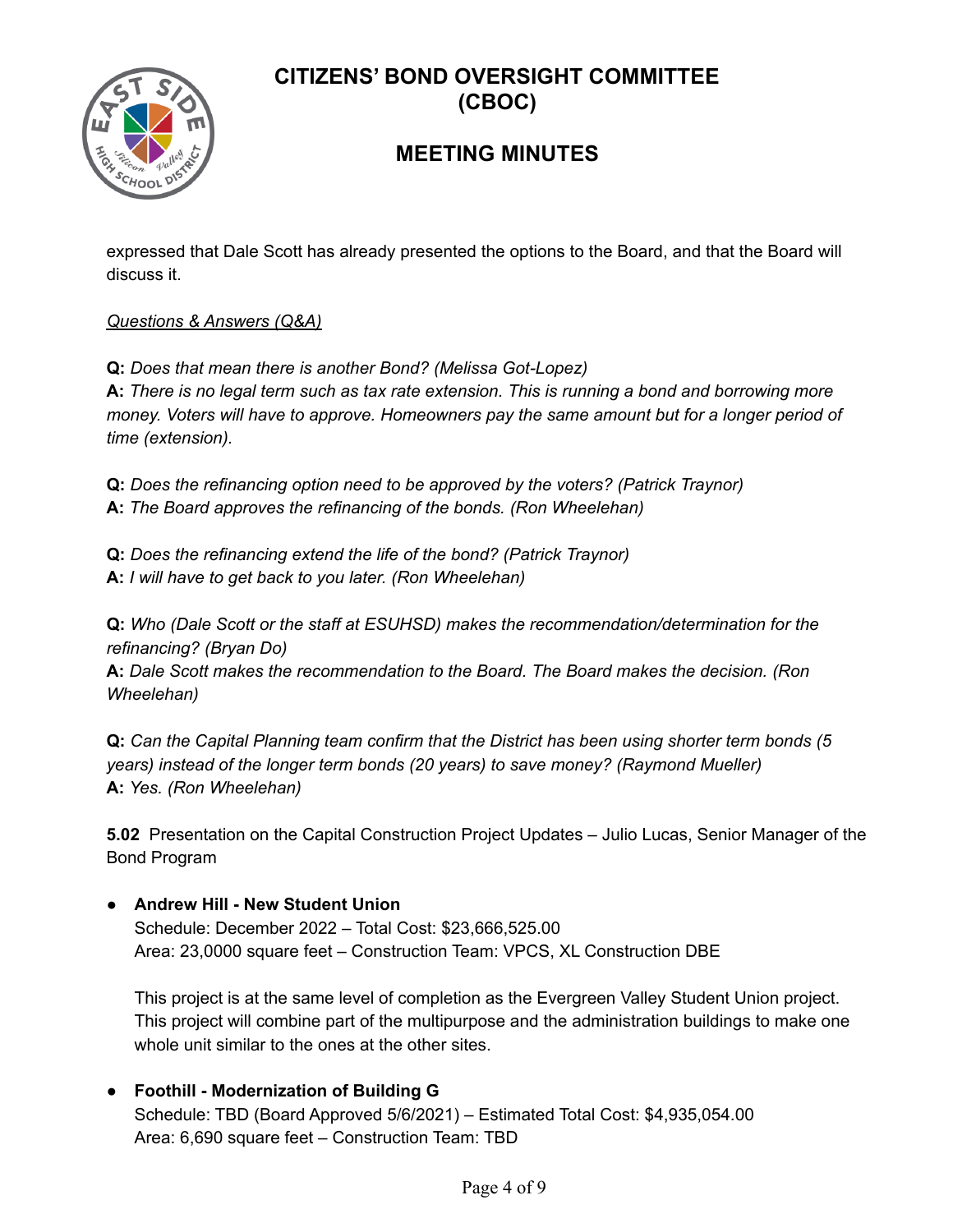

# **MEETING MINUTES**

We are in the process of hiring a team to help manage the project. A construction management firm will be selected and presented to the Board for approval.

This project consists of the improvements to building G, which includes incorporating the future needs of the career tech program and food services. The intent is to expand what food service can provide.

*(Q&A)*

**Q:** *Is Foothill an adult transition school? (Melissa Got-Lopez)* **A:** *No. It is the continuation high school in the District. (Julio Lucas)*

## **● Mt. Pleasant - Modernization of Building 500**

Schedule: TBD (Board Approved 5/6/2021) – Estimated Total Cost: \$18,444,202.00 Area: 7,056 square feet – Construction Team: TBD

We are in the process of hiring a team to help manage the project. A construction management firm will be selected and presented to the Board for approval.

The improvements to building 500 includes the kitchen, servery area, and a dining facility. It will be a place where food is served and enjoyed indoors, a place where students can eat, hangout, collaborate, and be students.

## *(Q&A)*

**Q:** *What is the blue circle on the aerial map being presented? (Raymond Mueller)* **A:** *The blue circle is where on campus the next activity will be, identifying the location of the project and where the project will happen. (Julio Lucas)*

## **● Oak Grove - Modernization of Building K**

Schedule: TBD (Board Approved 5/6/2021) – Estimated Total Cost: \$19,356,870.00 Area: 7,824 square feet – Construction Team: TBD

We are in the process of hiring a team to help manage the project. A construction management firm will be selected and presented to the Board for approval.

Julio Lucas pointed out on the map the area of the serving window and athletics. He mentioned that the athletics component will be moved to building R. The new building K will be a place to make food, serve food, and enjoy food.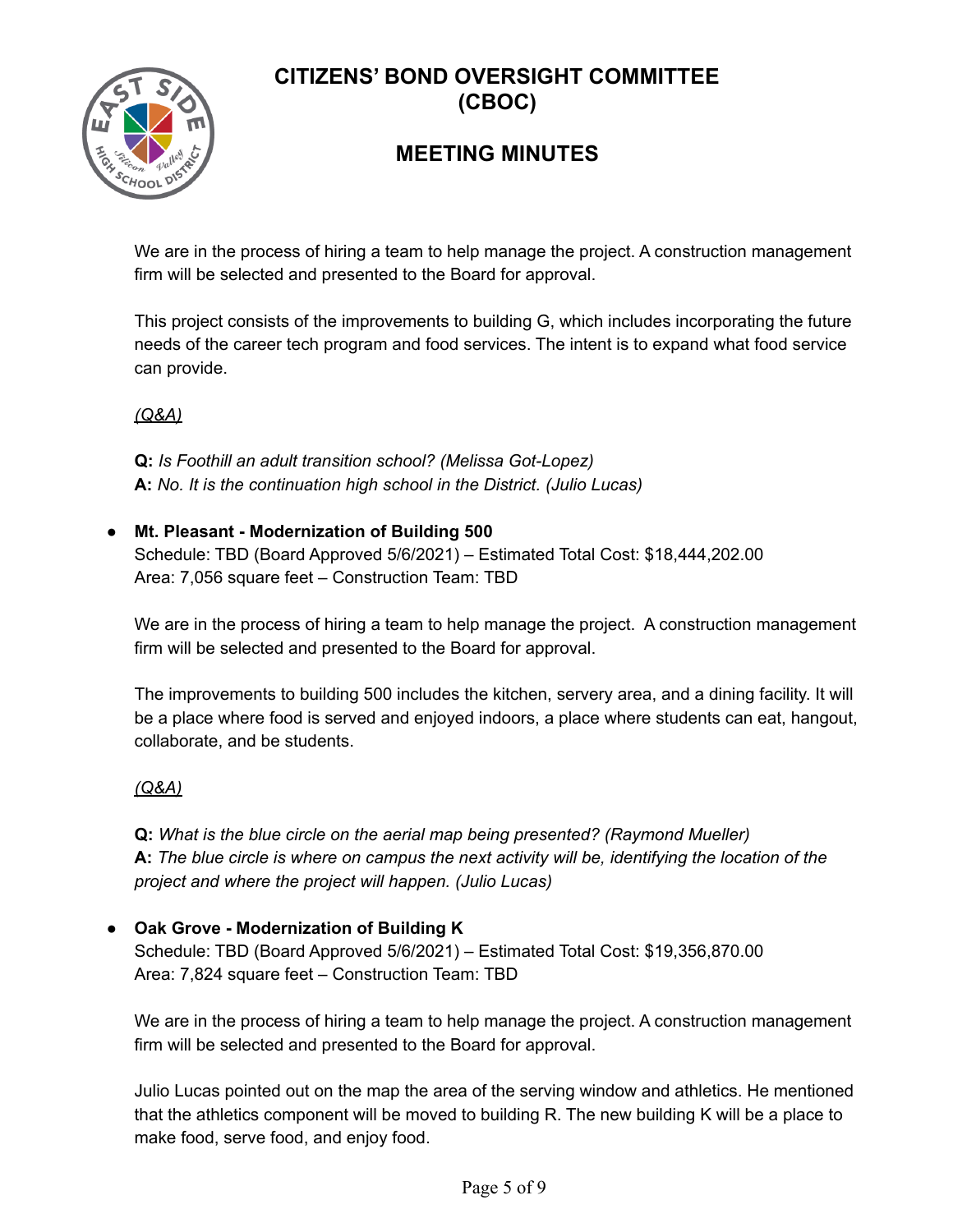

# **MEETING MINUTES**

## *(Q&A)*

**Q:** *Do you mean we are moving the gymnasium? What do you mean by "athletics" (Mellissa Got-Lopez)* **A:** *No, we are not moving the gymnasium. The "athletics'' refers to the dedicated space for*

*wrestling and cheers. (Julio Lucas)*

**● Piedmont Hills - Performing Arts Building with Classrooms** Schedule: September 2024 – Estimated Total Cost: \$17,871,012.00 Area: square feet Construction Team: VPCS

This project is in the design-build process. We are going through interviews, which are called confidential meetings, to select the design-build team.

## *(Q&A)*

**Q:** *Is that the starting point (of the PH Performing Arts building), 2024? (Bryan Do)* **A:** *No, it is estimated to be occupied in September 2024. (Julio Lucas)*

**● lndependence - New Student Union (including Music Building E)** Schedule: September 2023 – Total Cost: \$27,076,792.00 Area: 35,000 square feet – Construction Team: Gilbane CM, Alten Construction, Inc.

This project has a dining hall. The admin area is front and center and integrates with student culture and life. The counseling support services surround the learning center. The music program, student union, admin, and kitchen all share the same interior environment.

## *(Q&A)*

**Q:** *Is the green (on the map) where the new construction is going to be? And the other colors are what is currently happening right now? (Debbie Hermange)* **A:** *The colors represent the different programs. (Julio Lucas)*

## **● Silver Creek - New Building**

Schedule: February 2023 – Total Cost: \$23,200,000.00 Area: 17,810 square feet – Construction Team: Gilbane CM, JK Architecture, Rodan Builders, Inc.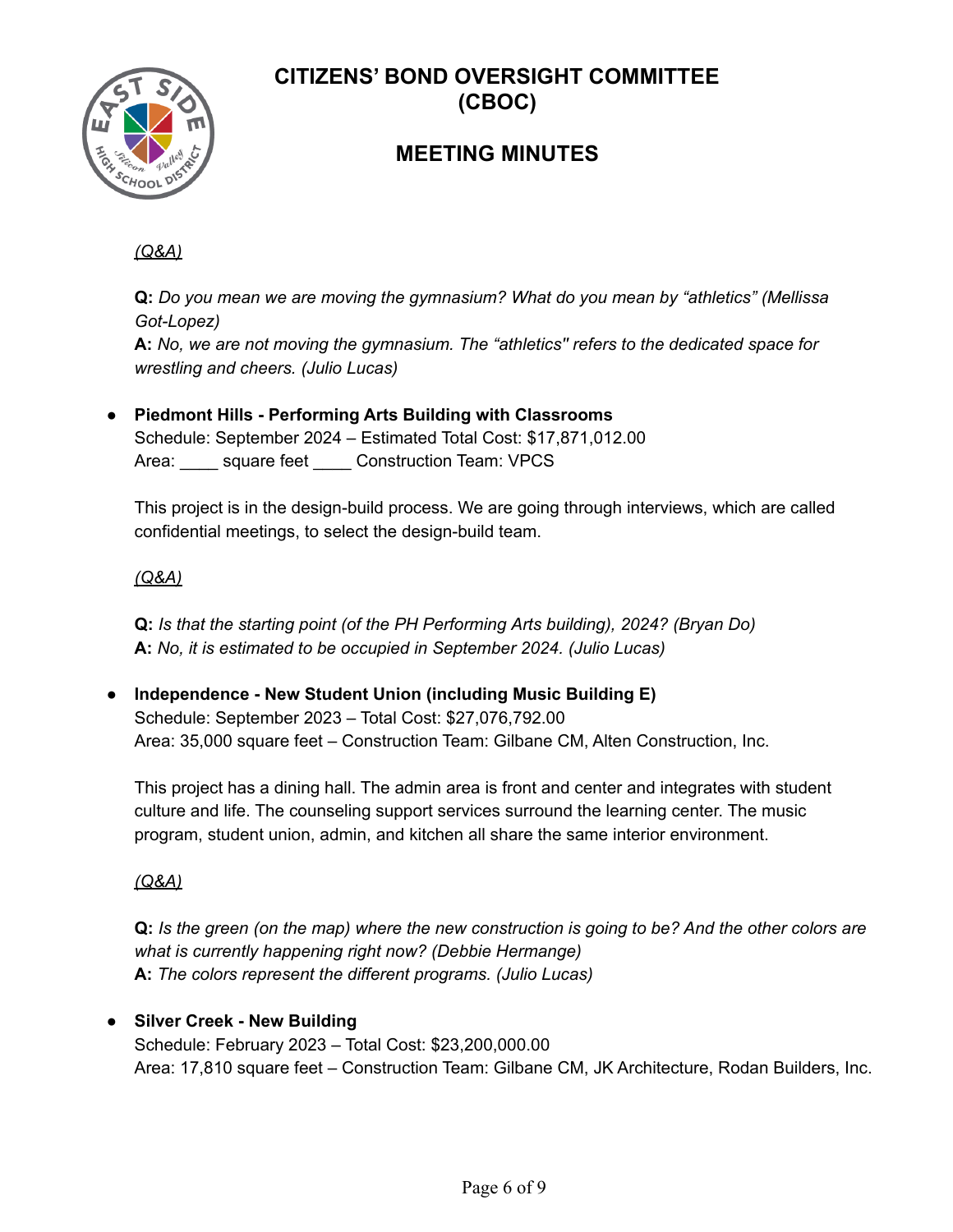

# **MEETING MINUTES**

This classroom building has 10 classrooms with an elevator. One of the benefits of this project is to remove the portables. While portables are functional, they are not ideal for longevity compared to a permanent building.

## *(Q&A)*

**Q:** *You mentioned the elevator. Don't you have to have both stairs and an elevator? (Melissa Got-Lopez)*

**A:** *You have to have two (2) stairs in case of emergency. You have an elevator for accessibility and compliance. Elevators are unique but they require permitting and engaging with outside service providers. There are limited service providers for elevators. (Julio Lucas)*

## **● Santa Teresa - New Building**

Schedule: April 2023 – Total Cost: \$12,477,277.00 Area: 9,450 and 9,654 square feet – Construction Team: Gilbane CM, BCA Architects, (Pending) **Contractor** 

The project is currently in bidding. Once the bid is open, the District will award it to the lowest bidder. Shortly after that, the contract will go to the Board for approval. Then we can move forward into construction.

## **● Evergreen Valley - New Student Union**

Schedule: November 2022 – Total Cost: \$22,898,923 Area: 33,000 square feet – Construction Team: Gilbane CM, JK Architecture, Rodan Builders DBE

This is the building we just walked through. We were looking at its learning center, the Cougar Hall, and the bridge that will bring them together.

#### **● Yerba Buena - Performing/Fine Arts Classrooms and Theater Building** Schedule: August 2024 – Estimated Total Cost: \$20,039,126.00 Area: 18,261 square feet – Construction Team: Gilbane CM

The District is in the process of selecting the design-build team. The final design will be what has evolved during the design-build process.

## **● Yerba Buena - Ball Field Improvements**

Schedule: March 2023 – Estimated Total Cost: \$9,500,000.00 Area: square feet – Construction Team: Gilbane CM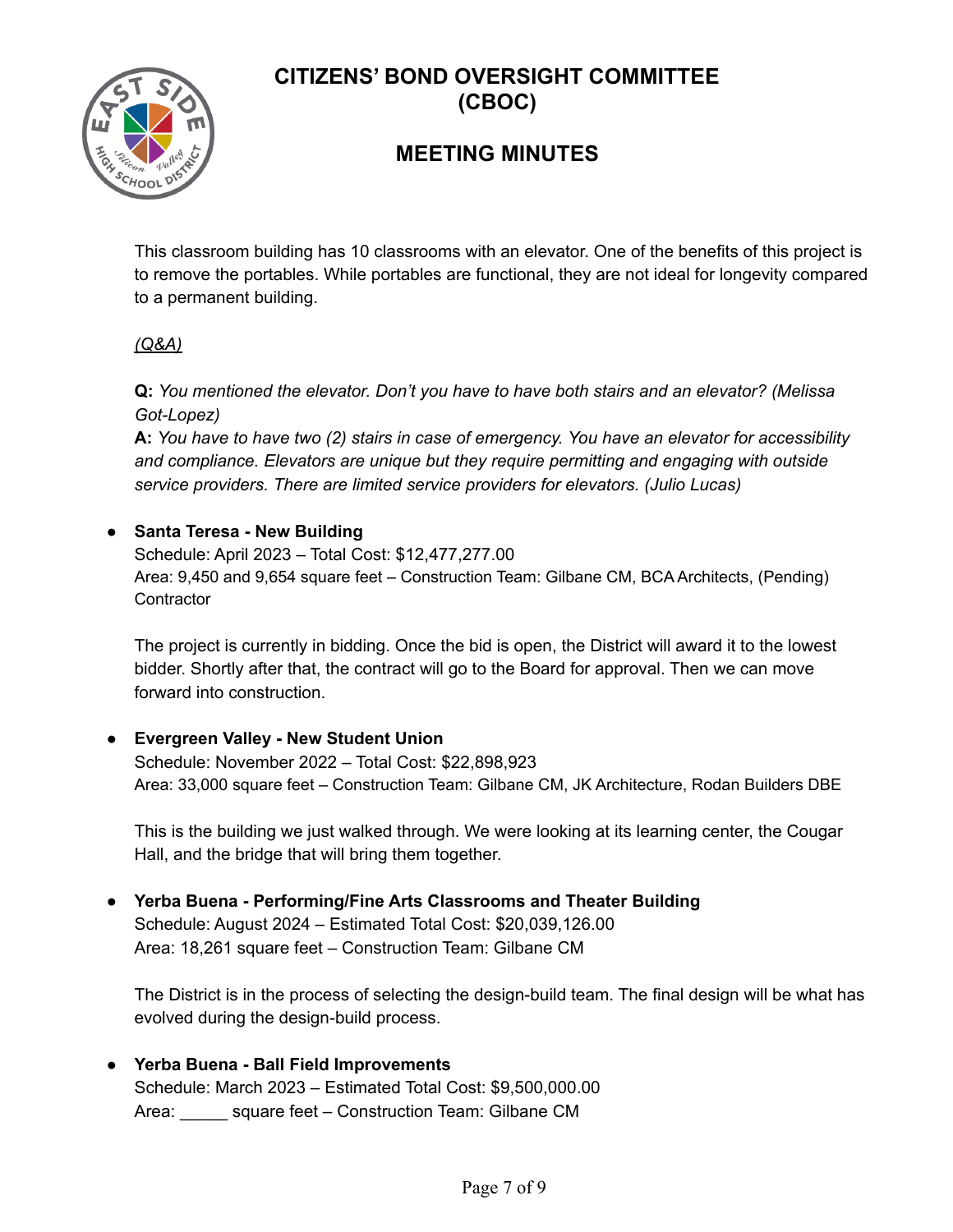

# **MEETING MINUTES**

Due to the heavy use by the charter schools and the compactness of what was available to use, we are looking at doing a synthetic baseball and soccer overlaying field. The job walk today allowed the design-build teams to see first hand what they will be proposing.

## ● **Project Timeline**

Julio Lucas provided the project timeline for the current active projects.

## **● BID Timeline - Design Build (DB) Projects**

This is a recap on the timing of all the current projects.

**5.03** Presentation and Action to Receive and Approve the Budgets and Expenditures Report - Cathy Nguyen, Capital Budget Manager

Cathy Nguyen presented and provided an update of the Board Approved Budgets and Expenditures on all bond measures (Measure G, E, I, I-Technology, and Z) through November 30, 2021. A summary of the overall budget, including the total current encumbrance balance, total expenditures/disbursements, and total remaining budget balance, was presented.

Raymond Mueller asked for staff to go over the Budget Adjustment Report before the committee moves to approve the Budgets and Expenditures Report.

Motion to accept the Budgets and Expenditures Report was made by Raymond Mueller and seconded by Christopher Roberts. Motion was carried  $(6 - 0)$ . Aye. The motion passed unanimously.

**5.04** Information on the Capital Program Budget Adjustment Report - Sandy Nguyen, Construction Bond Program Controls Manager

Sandy Nguyen provided the Board approved Capital Program Budget Adjustment Report for the month of October and November 2021. This report goes to the Board for approval of adjustments to a project budget on a monthly basis if needed.

## *(Q&A)*

**Q:** *What is the difference between the Learning Device project and the Technology Equipment project? Was the increase in the budget due to broken laptops? (Raymond Mueller)* **A:** *The Director of Information Technology (IT) is not here at the meeting but he would have the answer to your questions. (Julio Lucas)*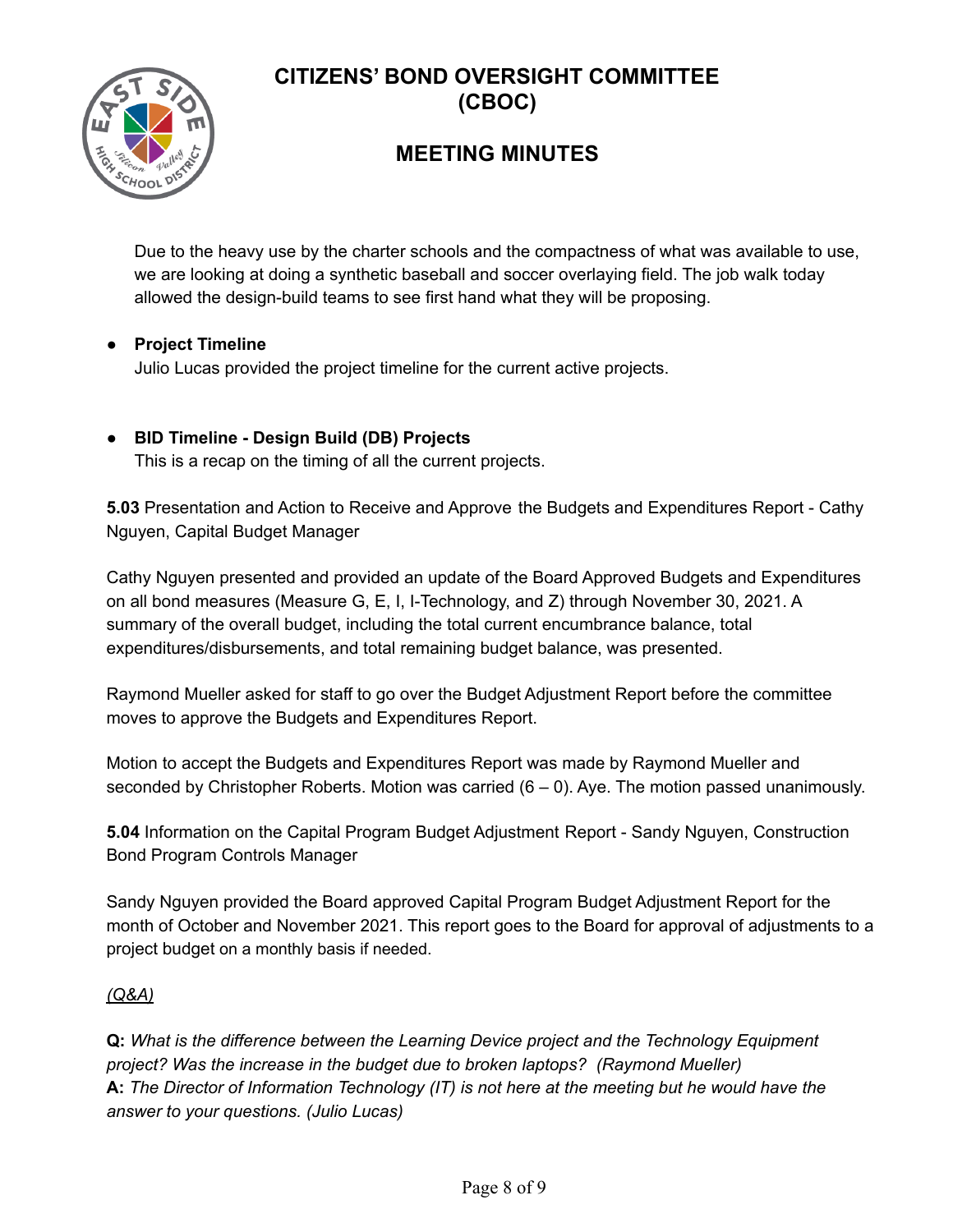

# **MEETING MINUTES**

**C:** *Staff should have the terminology for the different types of IT projects. (Melissa Got-Lopez)* **A:** *We will provide that to the Committee. (Sandy Nguyen)*

#### **6. CONFIRMATION OF NEXT MEETING LOCATION**

**6.01** Confirmation of Meeting Location for Next Meeting: Wednesday, April 20, 2022 @ 6:30 p.m.

The next meeting will be on Wednesday, April 27, 2022 at the Andrew Hill High School at 6:30 p.m. The tour of the current construction site will begin at 6:00 p.m.

Raymond Mueller moved to move the next meeting to April 27, 2022. Christopher Roberts seconded the motion.

Location: Christopher Roberts motioned to approve the location and Debbie Hermange seconded the motion.

#### **7. ADJOURNMENT**

**7.01** Chair Adjourns the Meeting

Vice Chair Melissa Got-Lopez adjourned the meeting at 07:52 p.m.

| Minutes approved by: Melissa Got-Lopez |                   | Melissa Got-Lopez<br>Melissa Got-Lopez (Apr/p, 2022 12:08 PDTV |
|----------------------------------------|-------------------|----------------------------------------------------------------|
|                                        | <b>Print Name</b> | Signature                                                      |

Apr 28, 2022

Date